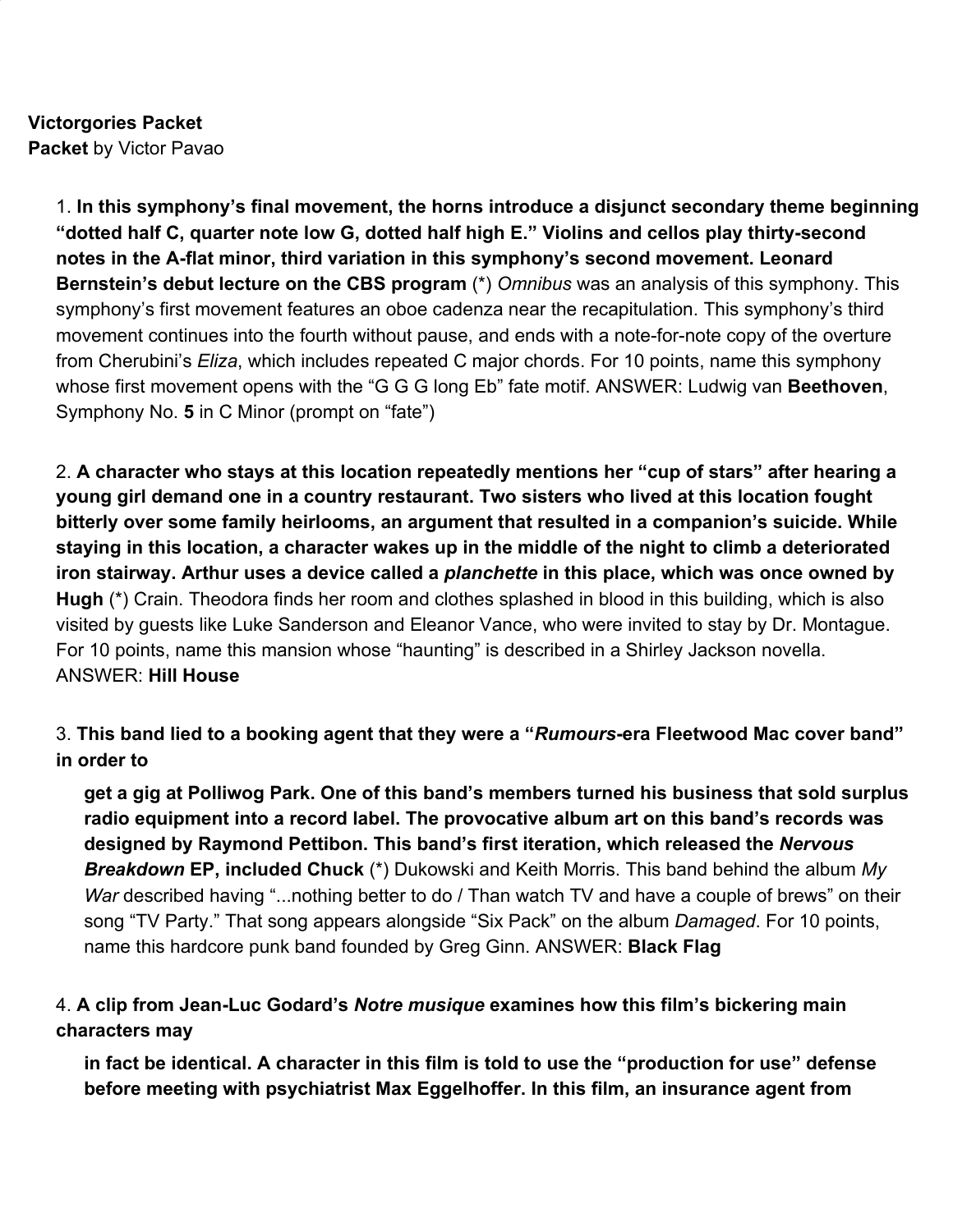**Albany is repeatedly arrested for seemingly fabricated crimes, such as "mashing." This film, which is based of Ben Hecht's** (\*) *The Front Page*, ends with reporter Hildy Johnson breaking off her engagement to Bruce Baldwin for her ex-husband Walter Burns, right as the fugitive Earl Williams is exonerated. For 10 points, name this screwball comedy starring Rosalind Russell and Cary Grant, directed by Howard Hawks. ANSWER: *His Girl Friday*

5. **In 2018, the creator of this software announced a more secure alternative to it in a talk titled "10 things I regret about" this software. A common alternative to this software's default package manager is yarn. This software, which was created by Ryan Dahl, is often used in conjunction** with the application framework (\*) Express, and it executes on the Google V8 engine. Unlike PHP, this environment operates on a single-thread event loop, making functions non-blocking. This environment's default package manager is npm.

For 10 points, name this runtime environment that allows for server-side JavaScript. ANSWER: **Node** (accept **Node.js**)

6. **Before dying, a character in this novel frees her pen of rabbits that she was relying on for food. In this**

**novel, a woman observes small flames flickering over dead bodies amassed in the cellar of a supermarket. Earlier in this novel, a group of hoodlums die when a woman sets their mattresses on fire. Several characters in this novel, including the (\*)** "old man with the eye patch," are followed by the so-called "dog of tears" after being quarantined in an asylum. Characters such as the "boy with a squint" and "girl with dark glasses" appear in this novel, which begins with a man causing a traffic jam in the middle of an intersection. For 10 points, name this novel in which a society suffers from the titular "white sickness," written by José Saramago. ANSWER: *Blindness*

7. **Donald Garrett plays both the clarinet and double bass parts on this song. This song was recorded in one day during a supposed acid trip the artist took while renting a house in Lynwood, Washington. Joe Brazil begins his flute solo about 17 minutes into this song, which earlier mentions offering "Herbs of healing and food, the mantram, the** (\*) clarified butter." This song opens with a plucked kalimba and a paraphrased reading of chapter 9 of the *Bhagavad Gita*. Despite being released posthumously, this 29-minute song was recorded before the artist's album *Meditations*. For 10 points, name this two-part song that comprises the entirety of a free jazz album by John Coltrane. ANSWER: *Om* (accept: "**Om**, part 1" and "**Om**, part 2")

8. *Note: specific poem required***. This poem describes a man who might be "the son of a neck and a nun: firm and vigorously filled with muscles and innocence," and later mentions a milliner who fastens "endless ribbons, into new bows, frills, flowers, rosettes, artificial fruits – all falsely coloured." This poem describes how a grasp "wrings the strongest of men again, in jest as King** (\*) August the Strong would crush a tin plate." This poem, which is dedicated to the poet's friend Hertha Koenig, describes "wanderers" whose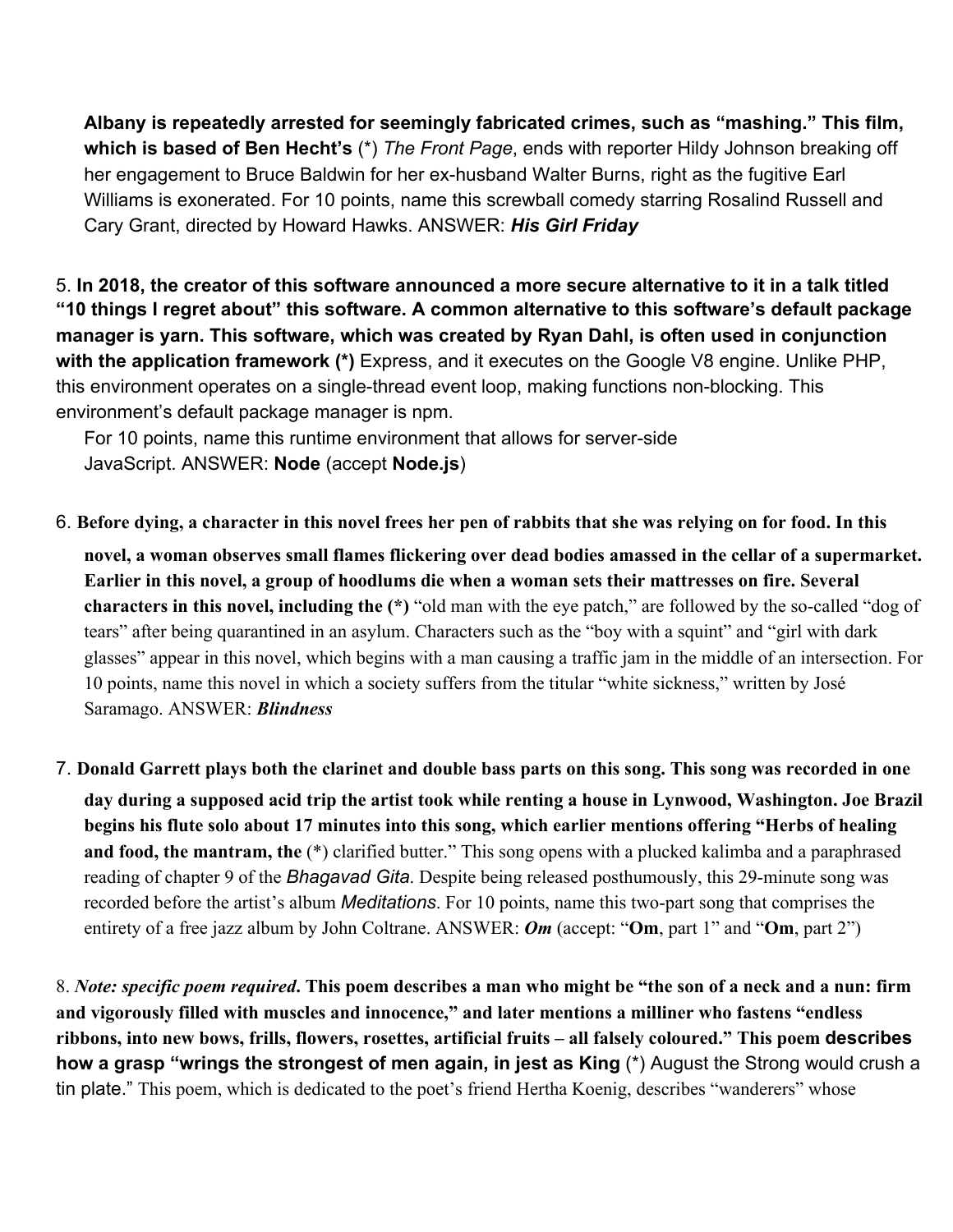"never-satisfied will...wrings them." This poem was inspired by Picasso's *Family of Saltimbanques*, and was written while the author stayed at a castle belonging to Marie von Thurn und Taxis. For 10 points, name this Rainer Rilke poem that condemns social reality, one of the *Duino Elegies*. ANSWER: **Duino Elegy**, number **5** (prompt on "Duino Elegies")

9. *Note: composer and type of piece required***. A notoriously difficult E-flat minor one of these pieces opens with a rapidly-modulating double note theme. Another piece of this type was inspired by the painting** *Die Heimkehr***. That B minor piece of this type was included in the composer's Opus 32. Walter plays a G minor one of these pieces when auditioning for the conservatory in Michael Haneke's** (\*) *The Piano Teacher*. A piece of this type that was originally included in the composer's *Morceaux de fantaisie* opens with the descending chords A, G-sharp, C-sharp played *fortissimo*. That C-sharp minor piece of this type is nicknamed "The Bells of Moscow." For 10 points, name these short pieces for solo piano by the composer of *The Isle of the Dead*. ANSWER: **preludes** by Sergei **Rachmaninoff**

## 10. **In a scene, this character visits a farm where she is encouraged to scratch a pig's ear. In the Met's 2011**

**production of the opera in which she appears, this character was played by Janis Kelly. This character states she "foresee[s] a time will come when luxury dissolves into the atmosphere like a perfume" in one**

**aria. This character sings the aria** (\*) "This is prophetic!" and is gifted a glass elephant while visiting a factory. Believing a peasant girl is being whipped to death, this character interrupts a performance of *The Red Detachment of Women*. Along with Henry Kissinger and her husband, this character shakes hands with Chou En-Lai after arriving in Peking. For 10 points, name this wife of Richard Nixon in John Adams's opera *Nixon in China*. ANSWER: **Pat** Nixon (prompt on "Nixon")

## 11. **This work's epilogue begins by mentioning how Dutch merchants deluded people by dumping excess**

**spices, asking if we need something like that in the world of spirit. A section of this work describes a paradox of faith in which the individual is higher than the universal. This text claims that Hegel was wrong for not calling a certain figure a murderer. This text cites Agamemnon** (\*) sacrificing his daughter Iphigenia as an example of how human sacrifice can be used to benefit a community. This work, which contains a eulogy to Abraham, asks "Is there a teleological suspension of the ethical?" as one of its three problemata. This work was published under the pseudonym Johannes de silentio in 1843. For 10 points, name this work of existential philosophy by Søren Kierkegaard. ANSWER: *Fear and Trembling*

## 12. **This figure is described as "more than the Gods who number the days of our temporal breath" in a poem**

**that states "no man under the sky lives twice, outliving his day." The "bloomless buds of poppies / Green**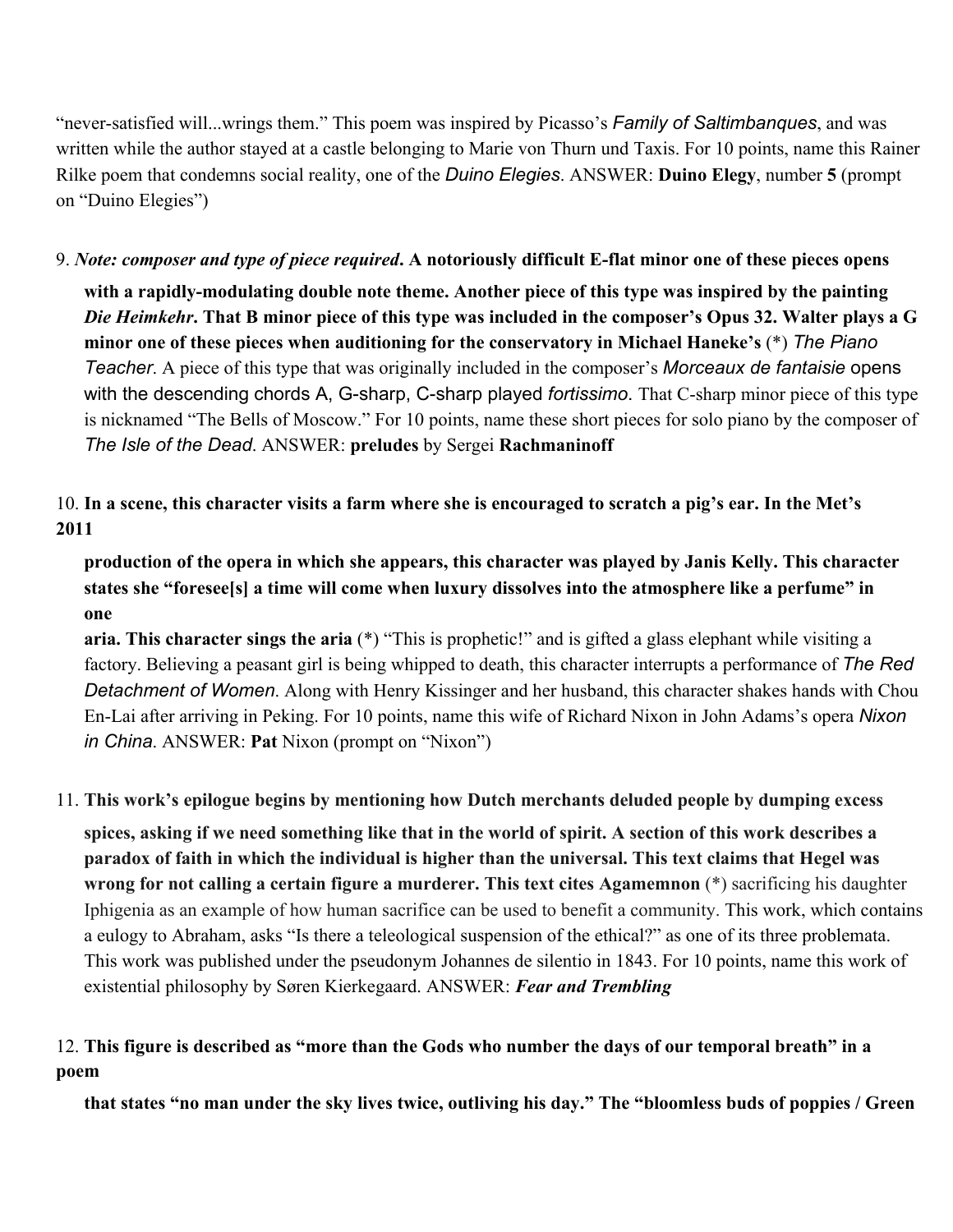**grapes of" this figure are mentioned in a poem titled for her "garden." The narrator states "I have lived long enough, having seen one thing, that love hath an end" in a poem addressed this figure. A poem addressed to this figure has the epigraph** (\*) "Vicisti, Galilee," taken from the dying words of Julian the Apostate. That poem describes a "world has grown grey" from this figure's "breath," calling this goddess "pale Galilean." For 10 points, name this Roman goddess, the subject of two poems by Algernon Swinburne, one of which is a "hymn" to her. ANSWER: **Prosperine** (accept **Proserpina**)

## 13. **This band shares its name with a short-lived proto-punk band led by Stooge Ron Asheton. Acid house**

**music was developed at The Haçienda nightclub, which was co-owned and funded by this group. An instrumental, ambient track by this group titled "Elegia" appears on their album** *Low-Life***. This group recorded** (\*) "World in Motion" for the 1990 World Cup, the year after they released an album that closed with the track "Dream Attack." This group behind the album *Technique* released a dance-rock single that asks "How does it feel to treat me like you do?" This group was formed by former Joy Division members after Ian Curtis's death. For 10 points, name this synthpop group behind "Age of Consent" and "Blue Monday." ANSWER: **New Order**

14. **A crusader king from this country became subject to a legend after disappearing in battle against the Saadi Empire. A king of this country was permitted to enslave Saracens in the papal bull** *Dum Diversas***, and was gifted a map made by Venetian cartographer Fra Mauro. A prince from this country that was defeated by the Marinid Sultanate in 1437 was a member of its** (\*) "Illustrious Generation." An interregnum in this country was ended by the Treaty of Windsor, which sealed the marriage of Philippa of Lancaster to its king, John I. This country was ruled by the House of Burgundy until it was defeated by its House of Aviz. For 10 points, name this European country once ruled by the House of Braganza from Lisbon. ANSWER: **Portugal** 15. **A character in this story is said to have felt more anxiety than "chickens await[ing] the hour when the**

**housewife brings their corn." In this story, a tavern is abandoned after a party sees their roast lamb come to life. In this story, a door slams shut and a sack of gold coins is turned into broken pottery as a character is carried away by the Devil. A woman disobeys her** (\*) Cossack father by kissing his labourer in this story, which ends with Pidorka going on a pilgrimage and a priest warding off evil spirits with holy water. A character in this story beheads the child Ivas for a sack of gold coins after being instructed to find a blooming fern on Kupala Night by Basavriuk. For 10 points, name this Nikolai Gogol story that takes place on the title holiday. ANSWER: "**St. John's Eve**"

## 16. **Reparations were made to residents of this town after Arnett Doctor's research was presented on** *60*

*Minutes***. Governor Cary Hardee attempted to send the National Guard to this town, but the assistance**